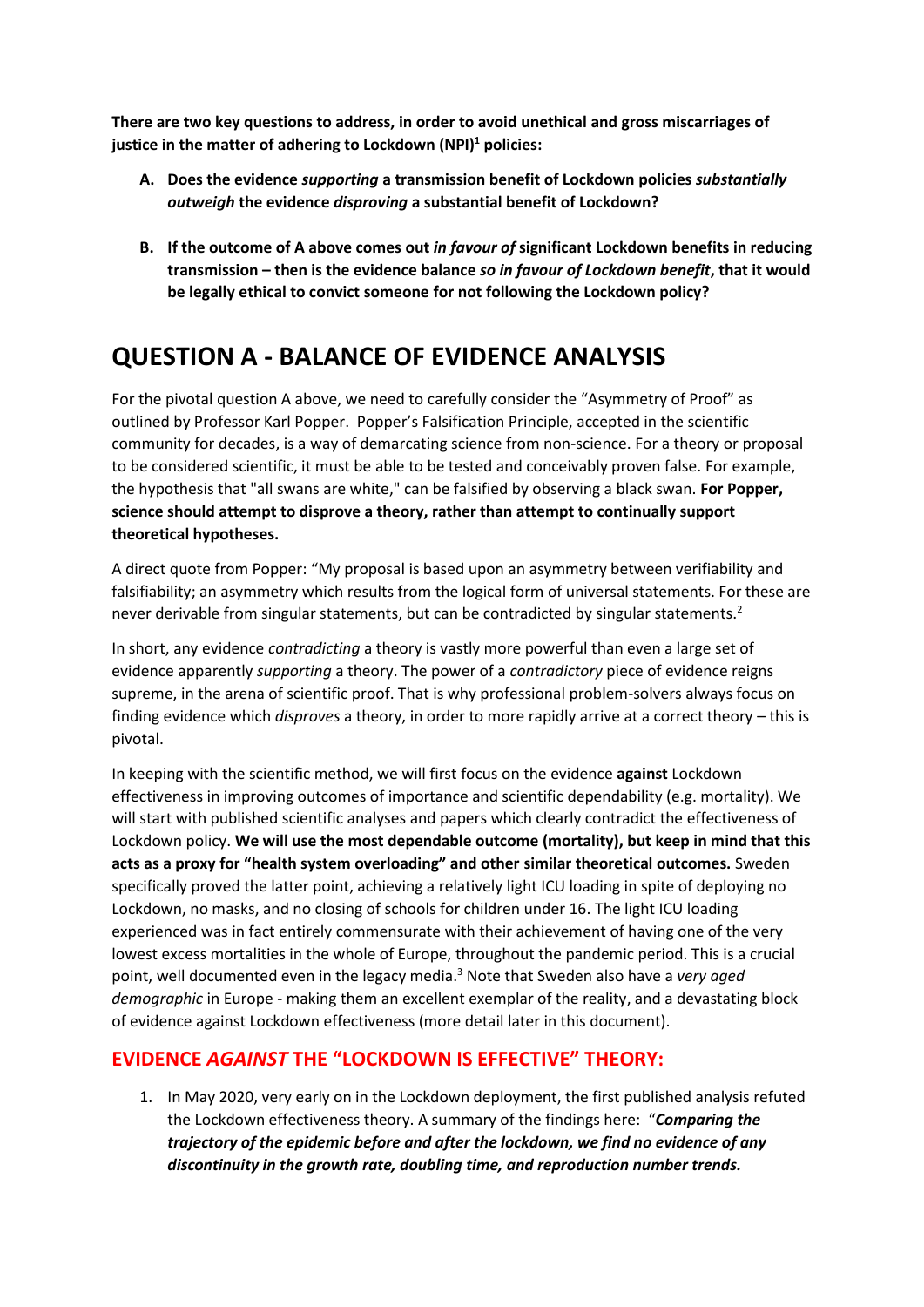*Extrapolating pre-lockdown growth rate trends, we provide estimates of the death toll in the absence of any lockdown policies, and show that these strategies might not have saved any life in western Europe. We also show that neighbouring countries applying less restrictive social distancing measures (as opposed to police-enforced home containment) experience a very similar time evolution of the epidemic.*" 4

- 2. Similarly early on in following the Lockdown deployment, in July 2020 another detailed study from The Lancet essentially verified the Wood's Hole Institute paper's findings – the key finding follows: "*Rapid border closures, full lockdowns, and wide-spread testing were not associated with COVID-19 mortality per million people.*" 5
- 3. In June 2020, the first version came out in Nature of an analysis from Prof Stefan Homberg et al<sup>6</sup>. A further publication in December 2020 copper-fastened Homburg's analysis.<sup>7</sup> It was an excellent illustration of the flawed nature of published papers which strove to attribute a meaningful benefit to Lockdown policies. The offending paper being addressed was one which achieved massive circulation, and came from the stable of Neil Ferguson and others – the very people who had a powerful bias to defend the Lockdown policies which they had driven remorselessly.<sup>8</sup> The salient conclusions are reproduced here: "*the [infection rate curve] does not show the slightest break in mid-April. Hitherto, the growth factor had already declined from 1.54 to 0.97, and thereafter it continued its slowdown. Contrary to the findings of Flaxman et al., Fig. 2 strongly suggests that the UK lockdown was both superfluous (it did not prevent an otherwise explosive behaviour of the spread of the coronavirus) and ineffective (it did not slow 64 down the death growth rate visibly).*"

In addition: "*We have checked that the growth factors in the remaining 10 countries considered by Flaxman et al. show 72 a similar pattern.*"

Finally, and pivotally as we will be addressing the Sweden evidence shortly: "*Our final remark regards Sweden, the only country in the dataset that refrained from strong measures, but has lower corona deaths per capita than Belgium, Italy, Spain, or the United Kingdom. In the absence of a lockdown, but with an effective reproduction number that declined in the usual fashion, attribute the sudden decline in Sweden's R(t) on March 27 almost entirely to banning of public events [above 50 people], i.e., to a NPI that they found ineffective in all other countries. This inconsistency underlines our contention that the results of Flaxman et al. are artefacts of an inappropriate model.*"

In short, the Homberg et al analysis, and associated follow-up paper from Gustafsson et al are extremely important as they illustrate how the (relatively few) available analyses which support the "Lockdown is effective" theory…*are themselves highly flawed in their methodology and conclusions.*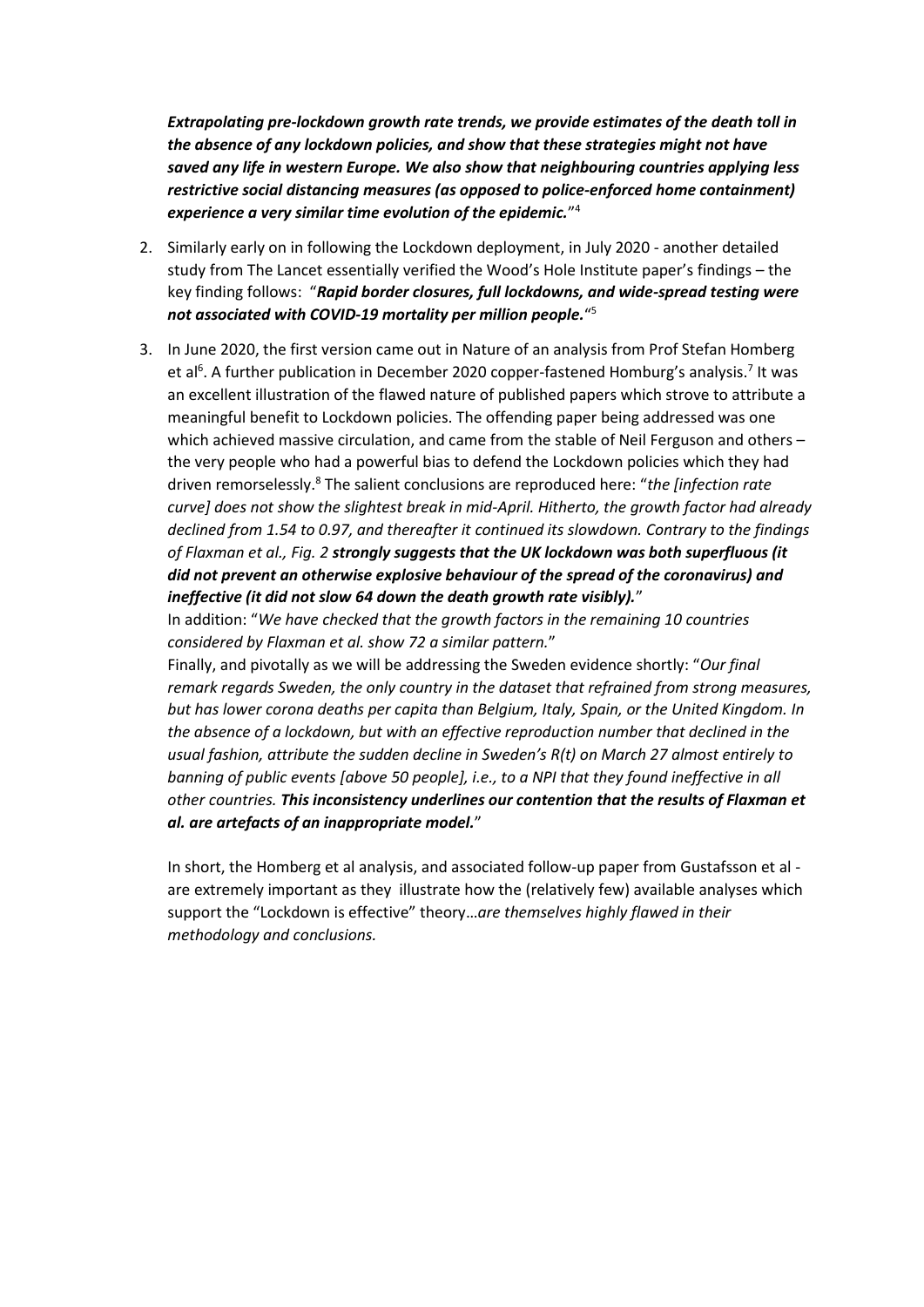4. In July 2020, the South African PanData group released another analysis showing what was becoming clearly apparent across the world (albeit not covered by mainstream/legacy media). <sup>9</sup> The analysis of data from their report had the same conclusion as many other analyses of Lockdown effectiveness, before and after: "*We demonstrated that each of them*  [age, hygiene and comorbidity] had some or other significant explanatory power in terms of *the response variable, the logarithm of cumulative deaths per million…***w***e then examined lockdown stringency and WHO healthcare rankings, finding no relevance."*

A sample of illustrative plots below, as always showing no relation between Lockdown stringency and outcomes:



- 5. One of the world's most celebrated epidemiologists, and most cited scientists, Prof John P. Ioannidis - published an analysis in August 2020 which clearly refuted the Lockdown effectiveness theory.<sup>10</sup> The conclusion: "*Inferences on effects of NPIs are non-robust and highly sensitive to model specification. In the SIR modelling framework, the impacts of lockdown are uncertain and highly model-dependent*"
- 6. A further analysis emerged in March 2021, with the benefit of hindsight and large amounts of key data fully available.<sup>11</sup> It was from economist Christian Bjørnskov of Aarhus University, Stockholm. Yet again the conclusion was clear, summarised here from the analysis paper: "*Using two indices from the Blavatnik Centre's COVID-19 policy measures and comparing weekly mortality rates from 24 European countries in the first halves of 2017–2020, addressing policy endogeneity in two different ways, and taking timing into account, I find no clear association between lockdown policies and mortality development."*
- 7. An insightful analysis was published in March 2021, carried out by Maria Krylova for C2C Journal.<sup>12</sup> Conclusions from an extensive multi-factor analysis of several key US states revealed the following:

*"The stay-at-home orders, which varied greatly in intensity and duration (and, anecdotally, in enforcement severity) seem to have made no observable tangible impact on the daily Covid-*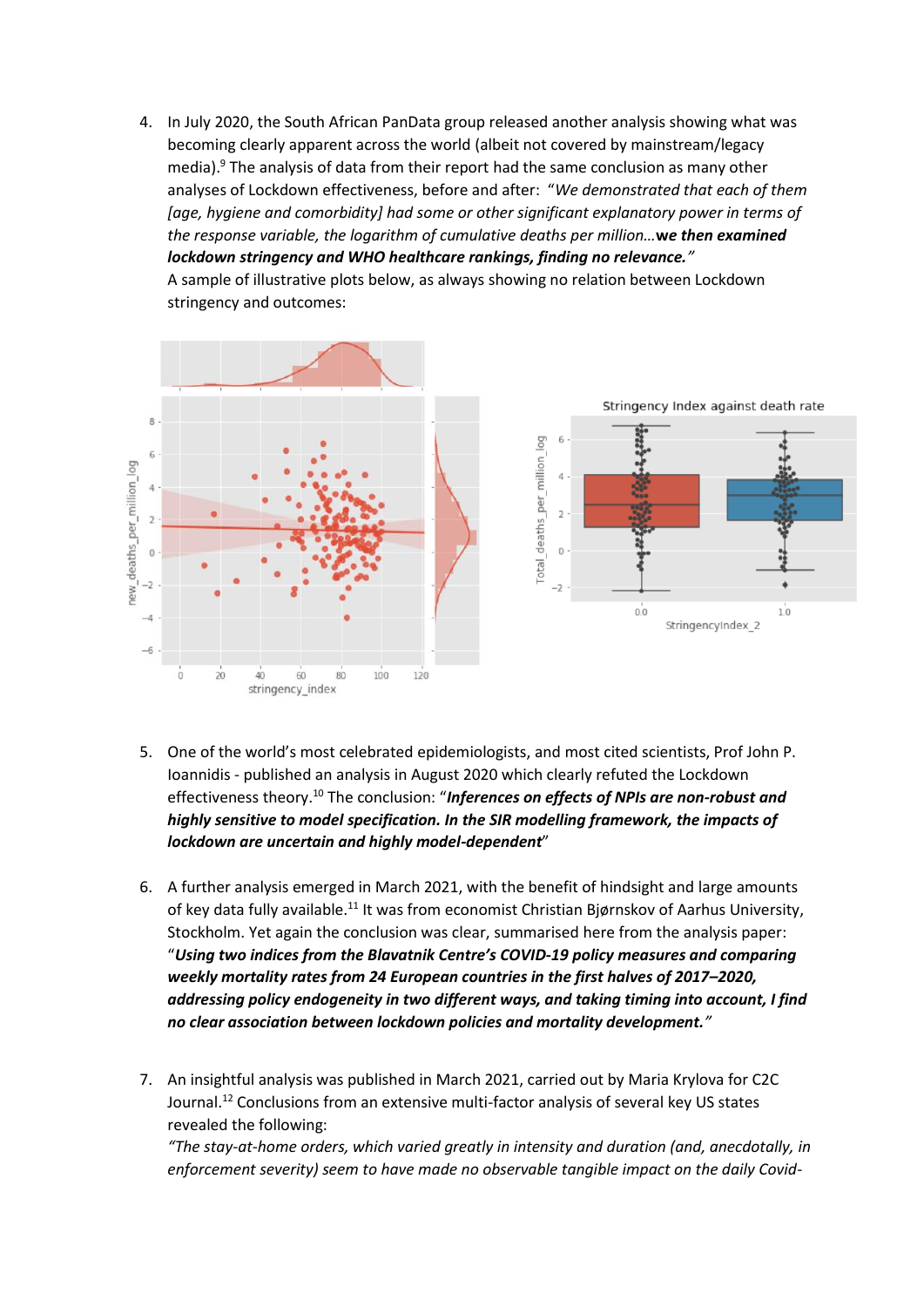*19 cases and deaths. Further, the most severe restrictions, such as a prolonged lockdown and night-time curfew implemented in California in November, did not prevent the subsequent December-January spike in cases or fatalities."*

*"Following imposition of statewide mask mandates, there was no observable change in the daily infections or deaths in Minnesota, California or Wisconsin, nor in Florida, which never imposed this regulation statewide."*

*"Given the great hopes placed in lockdowns, and the lavish claims as to their benefits, one should expect the more restrictive states to have achieved decisively better performance by nearly any Covid-19-related metric – not the ambiguous, marginal, contradictory or even inferior results shown in this analysis."*

It will be noted that the author allows for a potential benefit from basic, traditional hygiene and other precautions – but clearly calls out that the strong differences in Lockdown-type measures made no difference. Key here is that the author is not *denying* any benefit from basic measures taken voluntarily – but equally there is no evidence available that even demonstrates those benefits.

8. In April 2021 Professor of Statistics Simon Wood (University of Edinburgh) published an article in The Spectator.<sup>13</sup> This illustrates in more layperson-like tone the outcomes from his academic papers on Lockdown effectiveness – it is an excellent read for anyone interested in quality evidence. The data from two full UK waves was now in, and the conclusions were clear:

"*Taken together these results imply that the pronouncement that 20,000 lives would have been saved by an earlier first lockdown is wrong. In fact, it is probably an answer to the wrong question. The more interesting question remains whether lockdown was necessary at all, or whether the earlier measures might have been sufficient.*"

9. In early 2022 a comprehensive analysis was undertaken by John's Hopkins.<sup>14</sup> The primary conclusion: "*While this meta-analysis concludes that lockdowns have had little to no public health effects, they have imposed enormous economic and social costs where they have been adopted. In consequence, lockdown policies are ill-founded and should be rejected as a pandemic policy instrument."*

In fact, the balance of evidence across the board strongly indicates that Lockdown caused vastly more harm than good. This makes Lockdown and restrictive mandates fundamentally unethical by their very nature.

- **10. Because this section comprising of evidence** *against* **Lockdown policies being effective could continue on and on, we will finish with further selection of articles, analyses and papers which come to the same conclusion i.e. that lockdown policies show no empirical evidence of real-world effectiveness:**
	- a. Lockdowns Do Not Control the Coronavirus: The Evidence.<sup>15</sup>
	- b. COVID-19 Alternative Strategy: A Case for Health and Socioeconomic Wellbeing  $(2020).^{16}$
	- c. McClintock, T. Lockdowns are killing  $us^{17}$
	- d. A TALE OF TWO SCIENTIFIC PARADIGMS: CONFLICTING SCIENTIFIC OPINIONS ON WHAT "FOLLOWING THE SCIENCE" MEANS FOR SARS-COV-2 AND THE COVID-19 PANDEMIC18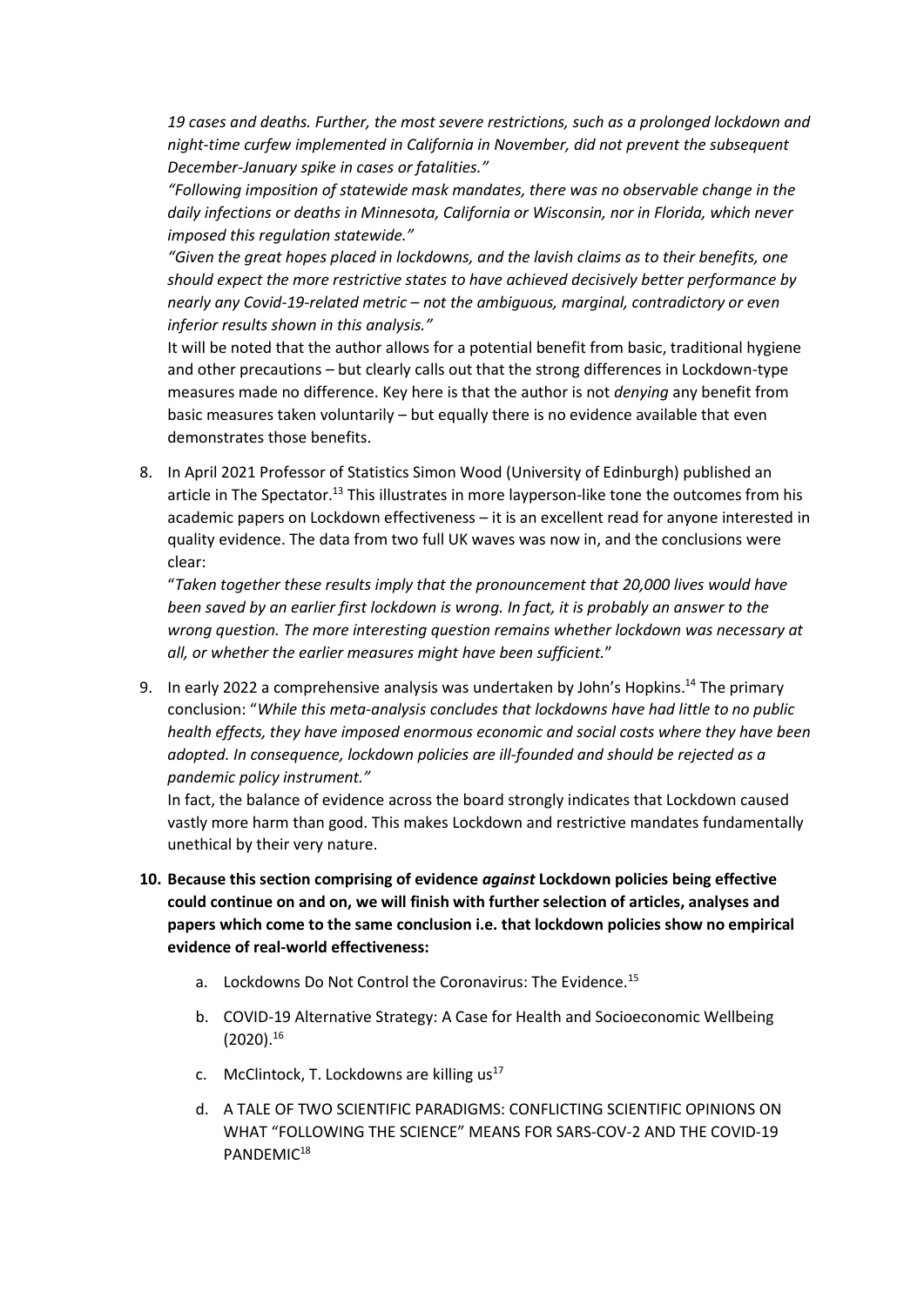e. The Impact of the COVID-19 Pandemic and Policy Responses on Excess Mortality<sup>19</sup>

#### **EVIDENCE** *FOR* **THE "LOCKDOWN IS EFFECTIVE" THEORY:**

This difficulty in completing this section is due to the fact that various papers and analyses seeking to support Lockdown, depend heavily on modelling and assumptions. While the studies in the last section (evidence *against* Lockdown effectiveness) are essentially unbiased and based on empirical real-world reality, the studies *supporting* lockdown are clearly dependent on modelling assumptions and are inherently prone to bias.

We will therefore choose the dominant study as an exemplar – an analysis which garnered nearly half a million accesses to date, and over 1,200 citations: "Estimating the effects of nonpharmaceutical interventions on COVID-19 in Europe<sup>"20</sup>. The fact that this (the most cited and referred-to study in lockdown's favour) was so easily "debunked" by multiple analyses referred to in our prior "evidence against" section<sup>21 22</sup>, is very revealing indeed. Recall that we must also consider that "affirmative" or "evidence supporting a theory" is by its very nature extremely weak compared to evidence "falsifying" or "evidence contradicting a theory". Therefore, we can end this section and invite the reader to search for convincing scientific evidence, of the empirical type that does not depend on modelling assumptions. We wish them luck with their venture.

### **LOCKDOWN BALANCE OF EVIDENCE CONCLUSION:**

**The conclusion would appear to be clear based on the prior sections***, in short: The balance of evidence is strongly in favour of Lockdown policies having no meaningful or substantial real-world empirical effect on primary outcomes.*

**Sweden's concordance between mortality and ICU loading, elegantly illustrates that Lockdown policies had no substantial effect on "hospital loading" either.**

## **QUESTION B – THE BALANCE OF EVIDENCE ANALYSIS**

**- i.e. answering the question: "if the outcome of A above comes out** *in favour of* **significant Lockdown benefits in reducing transmission – then is the evidence balance** *so heavily in favour of Lockdown benefits accruing* **- that it would be legally ethical to convict someone for not following Lockdown policies?"**

With the conclusion from the last section, this question becomes moot. The evidence balance is clearly not "*heavily in favour*" of Lockdown benefits. In fact, the exact opposite is the case – the evidence balance is *against* measurable or real-world benefits accruing from Lockdown policies.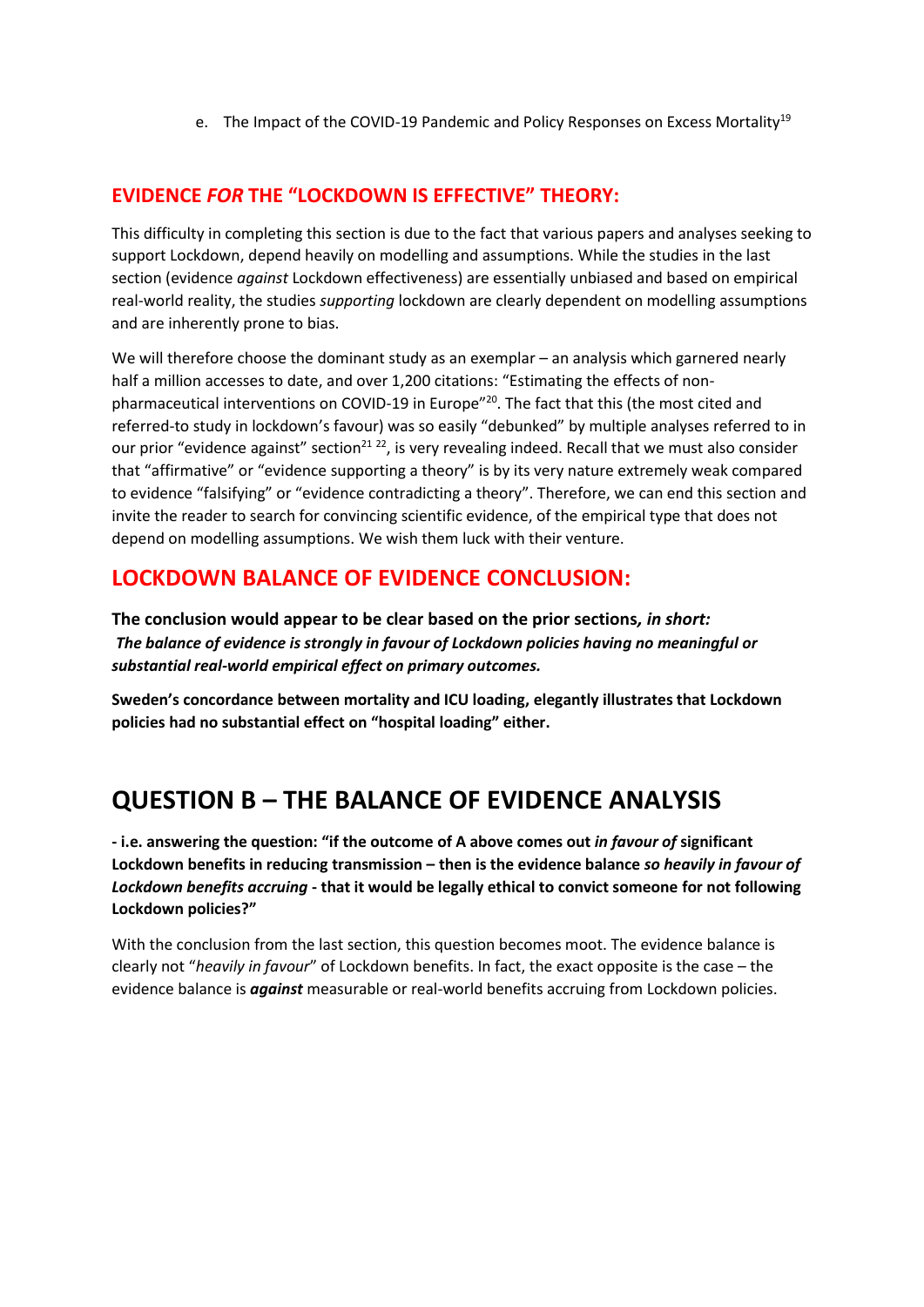# **ADDITIONAL QUESTION C – "How indeed did Lockdowns**  *ever* **become mandated - given the science and data reviewed in this document?"**

This is an important question to cover. Given the clear conclusions from the prior sections, how is it that the Western world opted for such ineffective and damaging policies? Another question that follows is "indeed, **what** *were* **our established pandemic scientific guidelines,** *before we suddenly chose to adopt China's Lockdown policies in March 2020?*".

See below some excerpts from the official WHO Pandemic Guidelines (Nov 2019).<sup>23</sup> This document is essentially a summation of many decades of research in the West:



Clearly the canon of Western scientific knowledge in pandemic management bore no relation to the lockdown policies which emerged from China in early 2020. It is sometimes argued that these WHO guidelines were applicable to influenza, but not necessarily to a coronavirus issue. This however is not a convincing or indeed sustainable, as: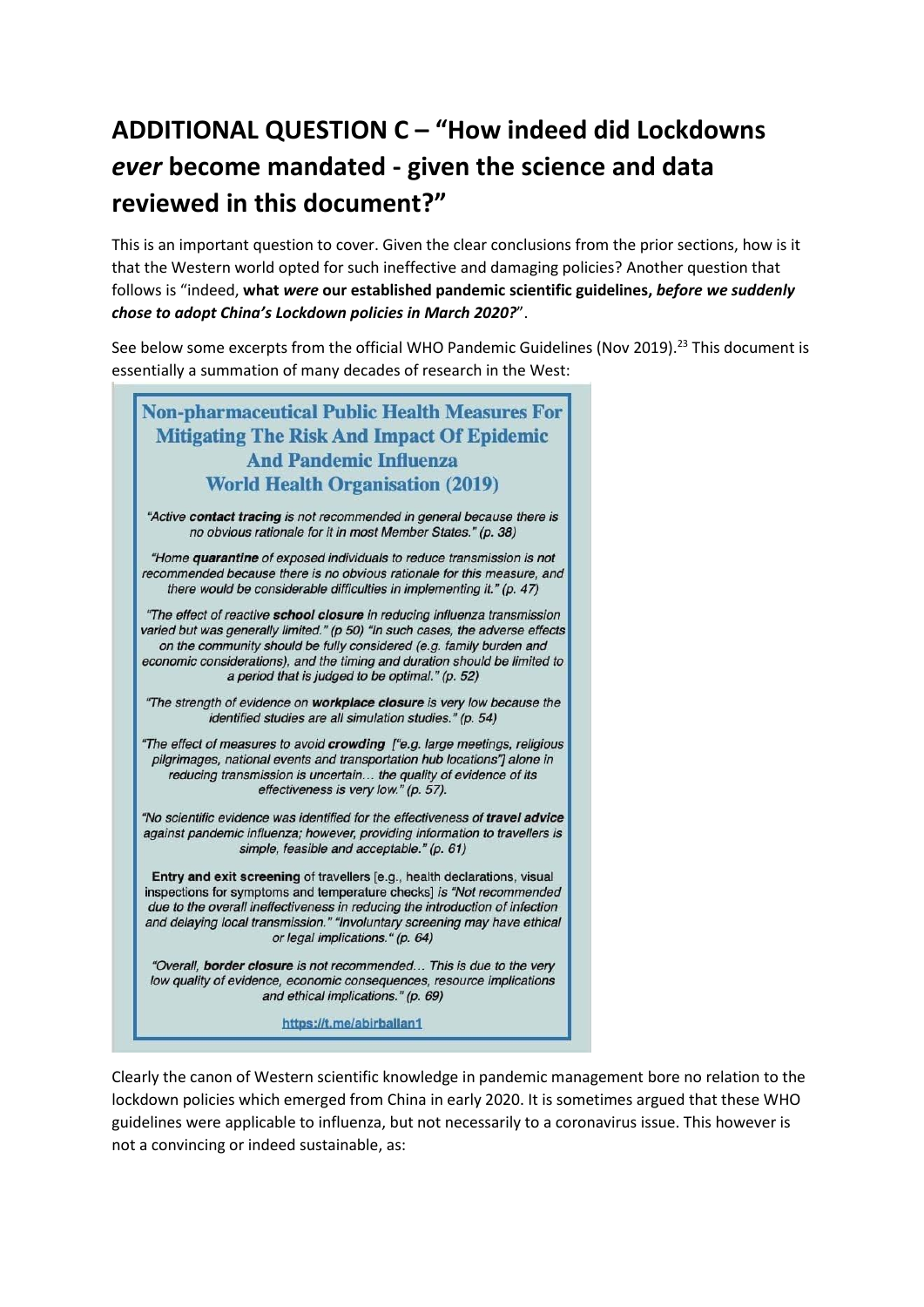- The aerosol-dominated transmission mechanisms for coronavirus' like SARS CoV2<sup>24</sup> are directly analogous to the aerosol-dominated transmission mechanisms for influenza
- Seasonality is strikingly similar between coronavirus and influenza, with almost matching seasons – illustrating the clear analogous nature also
- broadly similar R-values between coronavirus and influenza further lock down the compare
- even the severity of outcome with regard to SARS CoV2, is no worse than many prior flu seasons in excess mortality terms; note spikes for prior flu season monthly mortalities in below plot from Swedish government data for illustration – note seasonal flu mortality spikes even from 1990's onwards:

#### **SWEDEN**

Monthly deaths per million (1851/01-2020/05)



**In short, there is as yet no clear indication as to why the WHO and the Western world abandoned their scientific principles and decades of data, in favour of adopting China strategies in early 2020.**

 $1$  NPI = Non-Pharmaceutical Interventions

<sup>2</sup> https://www.aub.edu.lb/fas/cvsp/documents/karl-

popper.doc#:~:text=My%20proposal%20is%20based%20upon,be%20contradicted%20by%20singular%20state ments.

<sup>&</sup>lt;sup>3</sup> "Sweden's Covid death rate among lowest in Europe, despite avoiding strict lockdowns"

https://www.telegraph.co.uk/global-health/science-and-disease/swedens-death-rate-among-lowest-europedespite-avoiding-strict/

<sup>4</sup> "Full lockdown policies in Western Europe countries have no evident impacts on the COVID-19 epidemic" https://www.medrxiv.org/content/10.1101/2020.04.24.20078717v1

<sup>&</sup>lt;sup>5</sup> "A country level analysis measuring the impact of government actions, country preparedness and socioeconomic factors on COVID-19 mortality" https://www.thelancet.com/journals/eclinm/article/PIIS2589- 5370(20)30208-X/fulltext

and related health outcomes